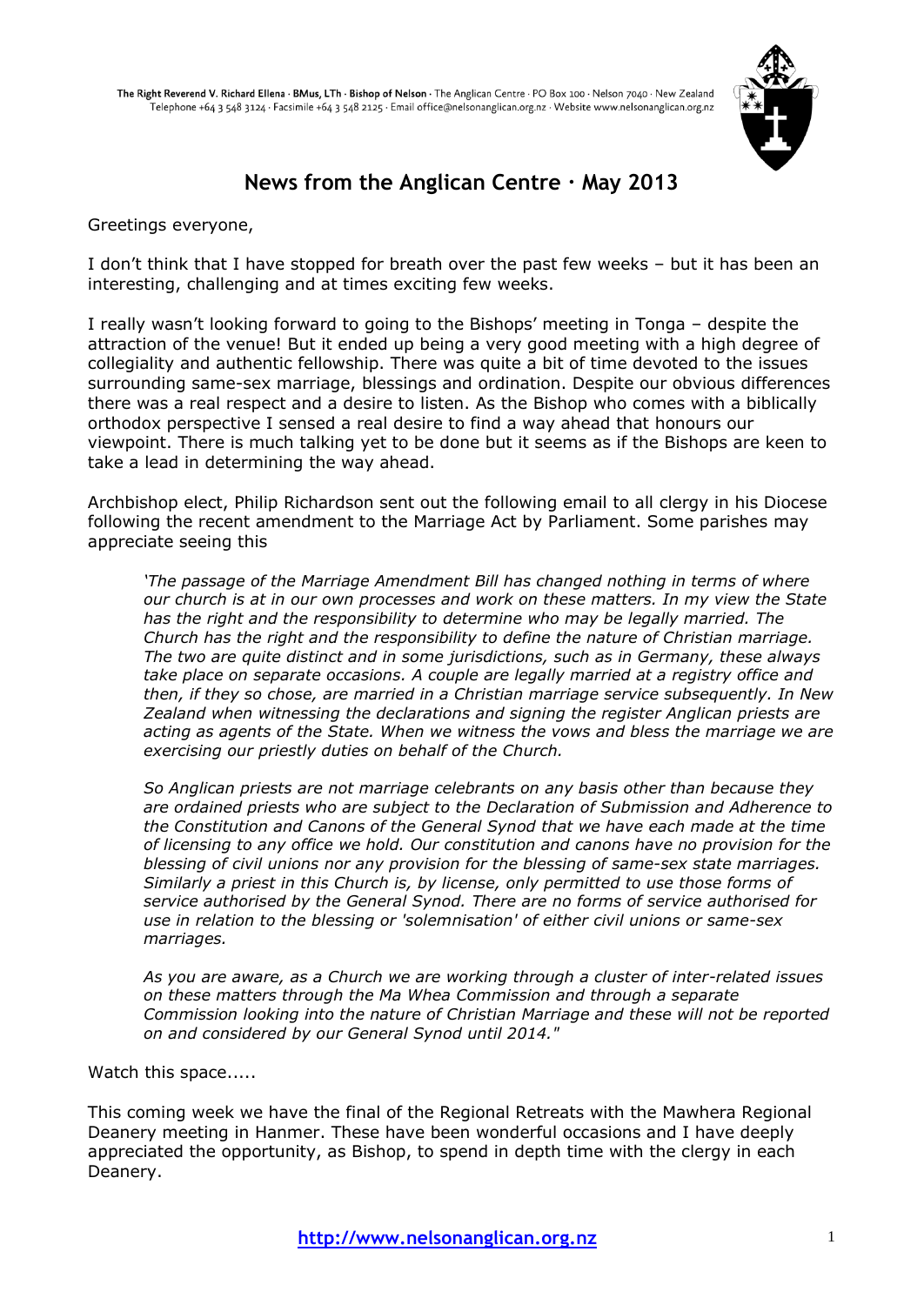Following this retreat, Hilary and I will be heading to Christchurch for a couple of days to have a family conference with my Mum prior to our heading away. We"ll then return from Christchurch to be in Kaikoura for Kevin Topp"s ordination on the 12th of May.

Over the last few years Rev Phil Greenwood has been really keen to develop a combined service on the evening of Pentecost Sunday to celebrate this festival together. This year it will be held in the Cathedral (on Pentecost Sunday, the 19th of May). Although an Anglican initiative other denominations will be welcome to join with us. Imagine a night of celebration and praise on what has often been described as the "birthday of the Church." If you"re interested in being part of this celebration or knowing more about it, please contact Phil.

During my time away on sabbatical Archdeacon Tim Mora will be "in loco parentis" in his role as Vicar General. He is authorised to act on my behalf in any matters that would normally be handled by the Bishop except, of course, for those acts of ministry such as confirmation that need the Episcopal authority. David Hollingsworth will be my point person for any of the day to day issues regarding ministry etc. Please don"t hesitate to contact Tim or David with any questions or concerns.

This coming week we have Archbishop Peter Jensen with us, both for our POMD Mission Day and also for the preaching school on Saturday. I have the deepest respect for Archbishop Peter and am thrilled that he has been able to make the time to come and be with us in these weeks leading up to his retirement from Sydney. It will be a great few days with him.

Please note that the Victory Community Anglican Church's nomination process is continuing and the position is currently being advertised. The closing date is 24th May. This is a unique and very healthy community church that needs the right person to lead them and to inspire them. Please pray for Victory.

Over the past few weeks I have had the privilege of visiting many parishes of different shapes and sizes in all four regions of the Diocese and I am really excited by what I see developing and growing (and happening) in every single one of these parishes. I am heading away on Sabbatical with a real sense that God is moving within the Diocese and is working His mission out within this part of His Church.

With every blessing

+Richard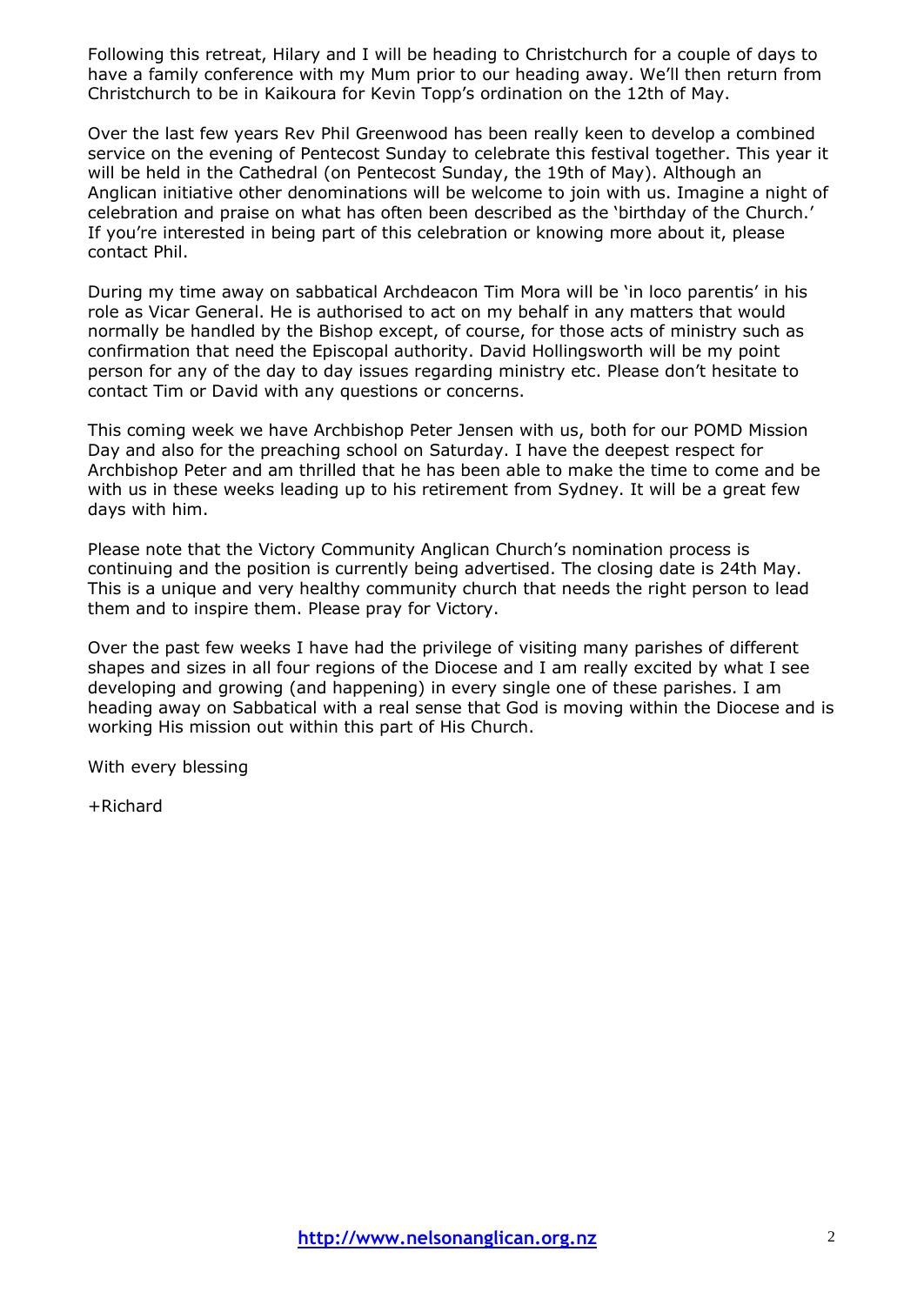# **Appointments**

 $\triangleright$  The Anglican Centre is pleased to announce that Merryl Hodgson has been promoted from Assistant Account to Accountant. Along with her new areas of responsibility, Merryl will continue to look after the parish accounting scheme.

# **For your Prayers**

- $\triangleright$  For the people of Victory parish as they work through the process of seeking a new vicar.
- For those called to ministry Marianne James & Jonathan Wasley(Stoke Parish), Jean Palmer (Richmond Parish), ordained Deacons 2<sup>nd</sup> May at the Cathedral and Kevin Topp (Kaikoura Parish) on 12<sup>th</sup> May in Kaikoura.

# **Events & Notices in our Diocese**

- **EQUIP Ministry Education** Mawhera **Sat May 11** (Westport); Marlborough **Sat June 8**
- **Moody Men's Collegiate Choir** (from Chicago). Concert in Nelson **Sunday, 26th May** at **2pm, Nelson Cathedral.** All are most welcome. An offering will be taken to assist with their travel costs. *Founded in 1957, the Men's Collegiate Choir is composed of students of all ages, from the undergraduate division of the Institute. The group presents a carefully designed programme of the best in sacred music representing a variety of styles. With ministry in mind, the group is very committed to striving for musical excellence with the goal of encouraging believers and sharing the good news of Jesus* Christ.

We would be grateful for offers to billet members of the Choir – arrive evening  $25<sup>th</sup>$ May, depart for Blenheim early morning 27<sup>th</sup> May. Please contact Anita at the Anglican Centre Ph: 548 3124 or email [anita@nelsonanglican.org.nz](mailto:anita@nelsonanglican.org.nz)

There will also be a concert at **Nativity, Blenheim on Monday, 27th May at 7pm**. Contact Nativity Office [info@nativity.org.nz](mailto:info@nativity.org.nz)

- **POMD & School of Preaching Friday, 17th** May (POMD) & **Saturday 18th** May (School of Preaching) May at All Saints. Guest speaker will be Archbishop Peter Jensen (Sydney). Topic: "Connecting the Old and New: Preaching the Biblical Metanarrative" **For online registration for School of Preaching** <http://www.bishopdale.ac.nz/news.htm>
- **Archbishop Peter Jensen** will be preaching at the Cathedral on Sunday May 19 (Pentecost Sunday)
- **Holy Trinity, Picton: celebrating 150 Years** 31 May-2 June 2013. For more information contact 03 573 6466 or email [soundnews@clear.net.nz](mailto:soundnews@clear.net.nz)
- **Diocesan Overseas Mission Council (DOMC)**  advance notice….. Missions festival: Saturday 26 October (Labour weekend) – a Diocesan festival at Brightwater parish from 10am-4pm with Archbishop Philip Richardson as keynote speaker. More details later.
- **Nelson Seafarers needs Volunteers**  Volunteers are urgently sought for Seafarers Mission, Port Nelson. If you would like to help out 3-hours per month, please contact James Ph 027 5382041. For more information on Seafarers mission in Nelson, visit their website [www.nelsonseafarers.org](http://www.nelsonseafarers.org/)
- **St Johns Scholarship Applications for Funding in 2014** Application papers are now available for Scholarship Funding in 2014. There are two categories of Scholarship available: **1. Post Ordination; 2. Lay**. The application form covers both categories of Scholarship and is to be used for both initial and continuing applications. Completed forms must be with Bishop Richard no later than **Friday 31 May 2013**. For those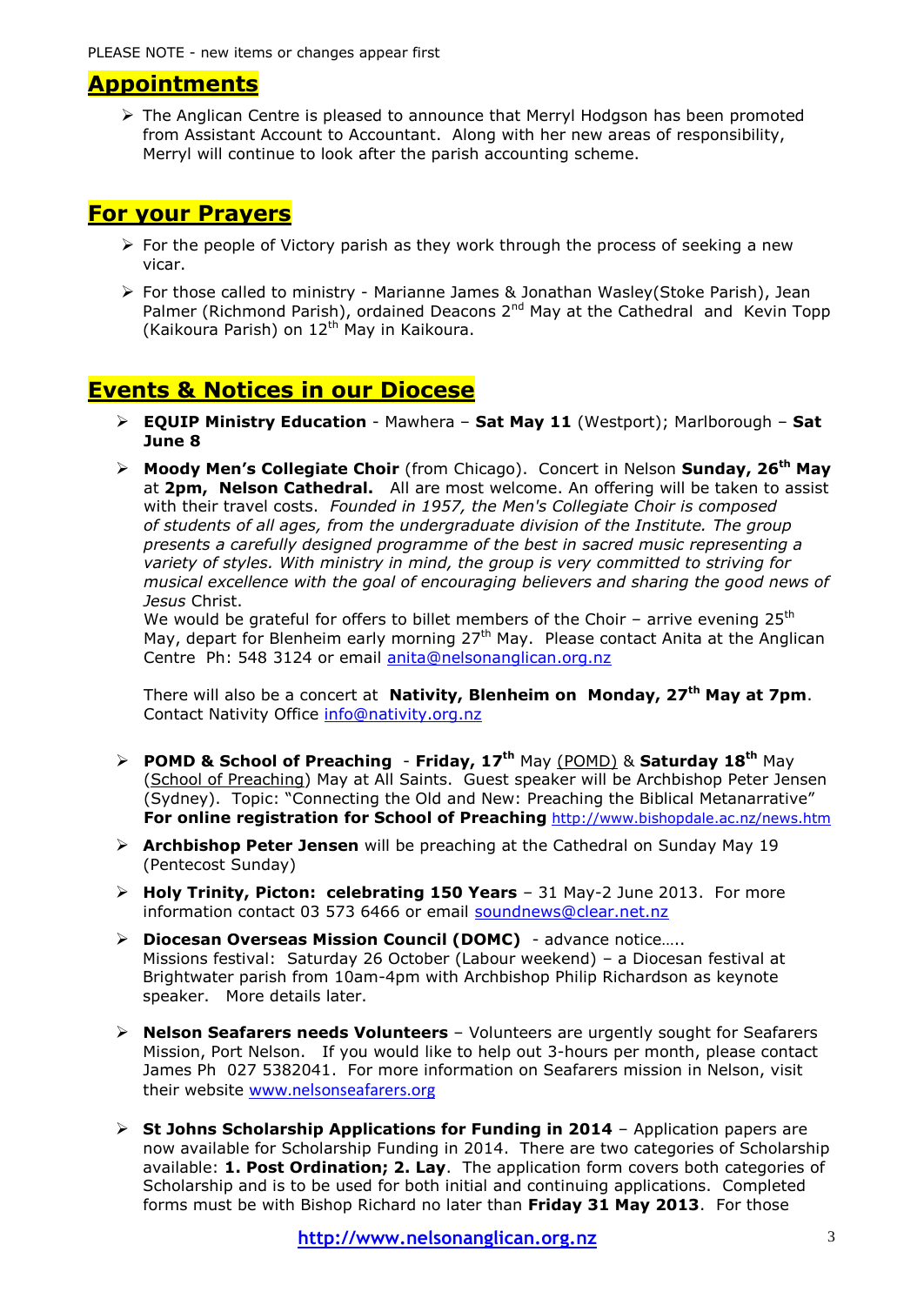seeking funding to assist with further study or for sabbatical/study leave, please ask Anita for a set of application papers. Email: [anita@nelsonanglican.org.nz](mailto:anita@nelsonanglican.org.nz)

**Synod 2013** – When: 10, 11, 12 October 2013. Where: Marlborough (Picton)

# **Notices outside our Diocese**

- **Rico Tice** -passionate evangelist and author of 'Christianity Explored' will be speaking at Bishopdale Reformed Church, Christchurch **6 th June 2013.** Cost \$10 (lunch provided. RSVP now to reserve your place: [cam.gracey@christianityexplored.org](mailto:cam.gracey@christianityexplored.org)
- **Vaughan Park Scholarships 2014** applications close on 5 September 2013. For full information including criteria and Application and Conditions of Grant, please contact 09 473 2600 or email [director@vaughanpark.org.nz](mailto:director@vaughanpark.org.nz) or submit a Scholarship Enquiry or a Scholars and Writers Opportunity Enquiry using the form on [www.vaughanpark.org.nz](http://www.vaughanpark.org.nz/) Scholarships.
- **Gospel Bicentenary 2014 (25 December 1814-2014**) The 2014 gospel bicentenary provides an opportunity to review our past; to commemorate people and events that helped shape our churches and country; and to look forward to building on the strengths of what has gone before. More information on [www.gospel2014.org](http://www.gospel2014.org/)
- **For upcoming retreats at Vaughan Park,** visit their website [www.vaughanpark.org.nz](http://www.vaughanpark.org.nz/)

# **Ministry Education**

# **TRAINING EVENTS:**

### **Clinical Pastoral Education (CPE)**

I am pleased to announce that Rev Kath MacLean (CCDHB) and Rev Ros Sims (parish priest) have agreed to jointly run CPE at BTC this year. The start date is July 11 and 12; finishing on November 7 and 8 (the other dates are being worked on to avoid some clashes). The cost for CPE is \$2,000pp - a \$1000 of which is subsidized by Diocesan ministry education funding. If you are interested please email me for enrolment information.

#### **Communications Bootcamp – Rob Harley**

October 3-5 (Thr, Fri, Sat) based at Bishopdale Theological College. The cost is \$495pp+GST but I would hope to be able to subsidise some of this. There is a min. number of 12 and max. of 16 places so be in quick.

Registration details on the BTC website http://www.bishopdale.ac.nz/news.htm.

#### **EQUIP Ministry Education**

Please advertise these dates in your parishes.

The Dates and Topics for 2013 are:

UNIT 7 (Bi-Cultural Christianity: Christianity in Aotearoa New Zealand) – Core Course for BTC ministry Certificate. Mawhera – Sat May 11 (Westport)

Unit 8: Evangelism (Graham O"Brien and David Hollingsworth) Marlborough – June 8 Nelson/Waimea – June 29 **(Please note change of date)**  Mawhera – Aug 10 (Greymouth)

# **POMD – Thinking Missionally**

Friday May 17, Thinking Missionally: Missional Discipleship – Archbishop Peter Jensen. All Saints – 30 Vanguard St, 9.45am start (coffee from 9.15). Please remember that these sessions are compulsary for all stipended clergy, and optional for all non-stipendary clergy, parish staff, lay leaders.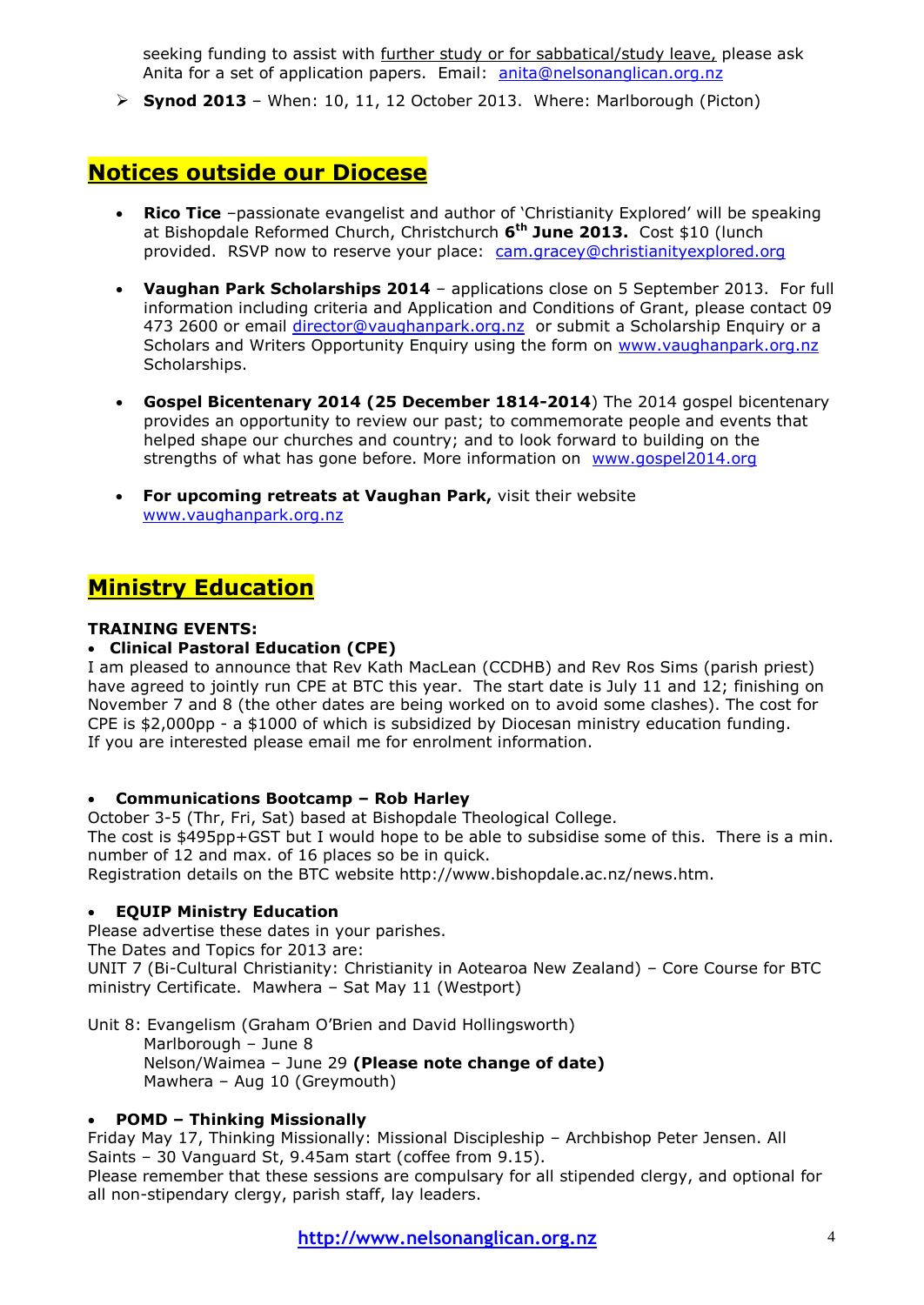Please note that in previous years POMD travel has come out of ministry education funding. Because all stipended clergy are required to attend in 2013, travel won"t be covered by ministry education (but can be covered by normal clergy travel allowance).

# **SCHOOL OF PREACHING**

Saturday May 18 – Archbishop Peter Jensen Topic: "Connecting the Old and New: Preaching the Biblical Metanarrative" All Saints Foyer, 30 Vanguard St.

9.30 Registrations and coffee 10.00 Session one 11.00 Break 11.15 Session two 12.30 Lunch 1.15 Session Three 2.30 Afternoon Tea 3.00 Session Four 4.00 Finish

Electronic registration:<http://www.bishopdale.ac.nz/news.htm>

This is a free event for those who are part of the Nelson Anglican Diocese or BTC. Otherwise the cost is \$20.

Archbishop Peter is also preaching at the Cathedral on Sunday May 19 (Pentecost Sunday).

# **MINISTRY APPRENTISHIP SCHEME (MAS):**

There are some people who are looking at ordination discernment and are actively involved in Parish ministry, as well as studying through BTC. For these students, the MAS would provide a framework for study and ministry discernment. If they are studying fulltime and engaged in 10hrs a week ministry, I can offer \$6,000 from the Ministry Education programme (Project 6 – Leadership Development) and suggest the parish contribute up to \$2-4,000 making a total grant of up to \$10,000 (rather than up to \$18,000 in the "full" MAS proposal).

Remember the MAS is available for any area of ministry. If your parish is considering the Ministry Apprenticeship Scheme in 2013, please contact me [graham.obrien@bishopdale.ac.nz](mailto:graham.obrien@bishopdale.ac.nz)

There are a number of paid ministry apprenticeship positions available – so if you know of anyone who may be interested please let me know.

#### **CALEB LEADERSHIP SCHOOL:**

Rex Booth is bringing the Caleb Leadership School to Nelson as an 11 day course based at Grace Church Richmond - Date: 25th June to 5th July, cost \$1500. The course entails Monday-Fri 8.30-5pm and a 3-day residential camp over the middle weekend. Costs include accommodation and food for the weekend camp. If you are interested please email Rex Booth – [calebnz@xtra.co.nz](mailto:calebnz@xtra.co.nz) or visit www.calebnz.org.nz.

#### NZ Visit of Rico Tice (All Souls, Langham Place)

A passionate evangelist, Rico is the author and presenter of "Christianity Explored", a great resource used by God all over the show to communicate the gospel of Jesus to a blind world. Rico is speaking in Christchurch on June 6, Bishopdale Reformed Church, 9am-3pm, cost \$10 (lunch provided). To reserve a place please email [cam.gracey@christianityexplored.org.](cam.gracey@christianityexplored.org)

#### **RESOURCES:**

If you know of any good small group resources please let me know so we can update our supply. EQUIP DVDs are also available at Holy Trinity, Greymouth and St Christopher's, Blenheim for loan.

| <b>NAME</b>            | <b>TYPE</b>  | LOCATION        |
|------------------------|--------------|-----------------|
| <b>Essential Jesus</b> | DVD and Book | Anglican Centre |
| E100                   | DVD and Book | Anglican Centre |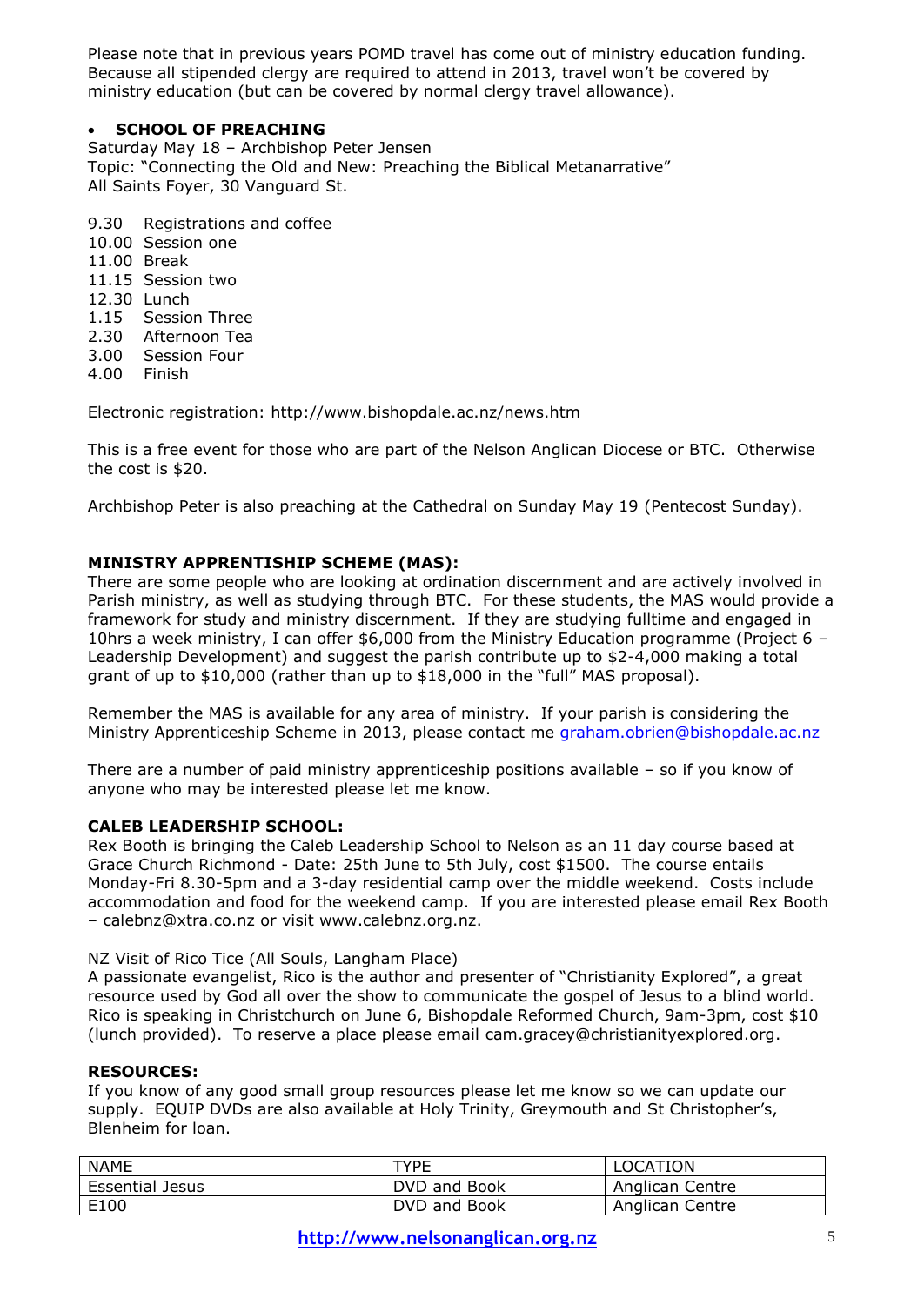| Six Steps to Encouragement           | DVD and Book | Anglican Centre              |
|--------------------------------------|--------------|------------------------------|
| Six Steps to Talking about Jesus     | DVD and Book | Anglican Centre              |
| Old Testament Template (Landa        | DVD and Book | Anglican Centre              |
| Cope)                                |              |                              |
| Mission of God's People (Christopher | <b>Book</b>  | Anglican Centre and          |
| Wright)                              |              | <b>Bishop Sutton Library</b> |
| Following Jesus the servant King     | <b>Book</b>  | Anglican Centre and          |
| (Jonathan Lunde)                     |              | <b>Bishop Sutton Library</b> |

Online: via BTC/ Diocesan websites "Resources" sections.

BTC has now established a platform to make video presentations available at

[www.bishopdale.ac.nz/resources.](http://www.bishopdale.ac.nz/resources) Presentations available also include:

Bp Graham Cray – Fresh Mission Conference, Christchurch, 2010

Rev Dr David Peterson –William Orange Memorial Lecture 2010

Rev"s Tim Mora, Marge Tefft, Robin Kingston – Ministry in life"s Crises – Pike River Disaster, 2011.

Michael Harvey – Unlocking the Growth – PDF of powerpoint.

School of Preaching 2011 with Paul Windsor – PDF"s also available.

School of Theology 2011 – All presentations and public lecture.

Rob Harley – School of Preaching 2012

School of Theology 2012. All sessions on DVD (Anglican Centre and Bp Sutton Library) and online.

NEW Rev Dr Christopher Wright powerpoint and video (recorded at Laidlaw College)

God Bless, Graham [graham.obrien@bishopdale.ac.nz](mailto:graham.obrien@bishopdale.ac.nz)

# **Bishop's Advisor for the Care of Older People**

In the last week I attended two AGM"s concerned with the care of older people. The first was the Annual Conference and AGM of Age Concern NZ, of which I am the National Vice President. The second was the AGM of our local branch of Grey Power. Let me share a point from each.

At the Age Concern conference there was an impressive display of speakers including academics, an author, a government minister and a representative of the BNZ. You may be wondering why this latter person was allowed to speak to a non-sectarian gathering. Let me tell you.

The young lady from the BNZ had been so shocked by the amount of money being stolen from customers by fraudsters involved in scams. She told us about case after case of older people being duped by international thieves who send glossy letters to NZ promising millions of dollars for just a small outlay of say, \$25. She had dealt with people who had been robbed of \$32000 and MORE in the course of just a year. The racket now pilfers millions of dollars from innocent Kiwi's. Thank God this young woman is working hard to combat such crime which is breaking families apart.

Electronic crime is just as pernicious and needs to be checked also.

WHAT CAN YOU DO? Simply be aware of the vulnerability of older people. Keep your ears and eyes open as you visit and encourage people with doubts and fears to take their concerns to the Police or the Age Concern elder abuse service This is international abuse at its worse. Left unchecked this situation could even take away the ability of people to contribute to their local churches!

At the local Grey Power AGM I was impressed by the address given by Chris Fleming the new CEO of the Nelson Marlborough DHB. Chris is very involved in advocating for older citizens within the Health Service and it was wonderful to hear his level of commitment.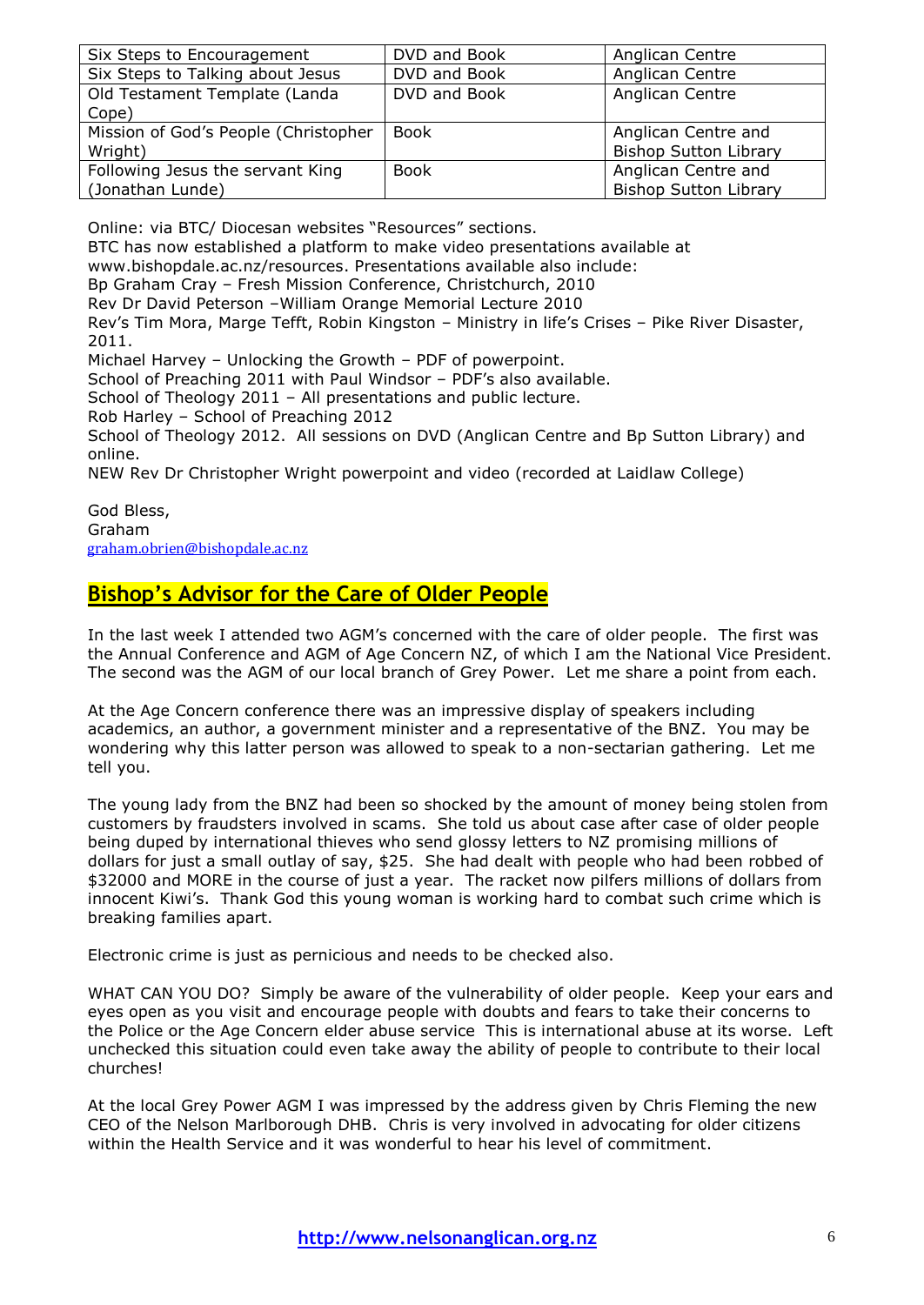Amongst other things, Chris spoke about the massive costs of running this DHB, which includes the GP service around the area. He described how the Board was trying to strengthen GP services as the primary health providers in our communities. All power to his elbow, I say.

As we become busier in our work with senior citizens, remember to check whether the two organizations I have referred to may already be able to assist your older members. There is no use in reinventing the wheel, as they say.

Charles Tyrrell

The Very Reverend Charles Tyrrell QSO Bishop"s Advisor for the Care of Older People

# **Social Services Enabler**

Hello folks – a big thank you to all who have returned ACCT accountability forms. Gratefully...! About half have come in. For those still to come please forward as soon as possible.

The next social services applications are due on 1 June and if you have plans to apply see [www.nelsonanglican.org.nz](http://www.nelsonanglican.org.nz/) Resources/Grant application forms – ACCT As always, please get in touch if you have a query/idea/dream for outreach ministry in your patch.

God bless Gerrie Mead Social Services Enabler Ph 03 5483124 Mob 021 2771504

# **Children and Family News**



# **CFM is now on face book "CFM Nelson"**

Become a friend and get up to date notices, news, photos, ideas etc.

# **COMING UP...**



# **SIDE BY SIDE MENTORING**

It's that time that we need to know numbers, and get the registrations in. So ask around, or sign up yourself!

Remember this is Mentoring for families on the fringe of your church through your community outreaches. This is about every-day families supporting every-day families,

and building relationships with them.

Here's a quote from Sheena Pearson from All Saints who did Side-by-Side training in 2010.

*I* recently spent time with a young woman who's husband had been away working most of *the baby"s first year of life. I remarked on the numerous rich, little experiences she was giving her child during the day, i.e., playing recorder while he blew harmonica, tapping a rhythm for him to copy, giving him a milk-bottle and lid to screw on and off, reading to him etc. She burst into tears and said, "Lots of people have come in and given me advice on*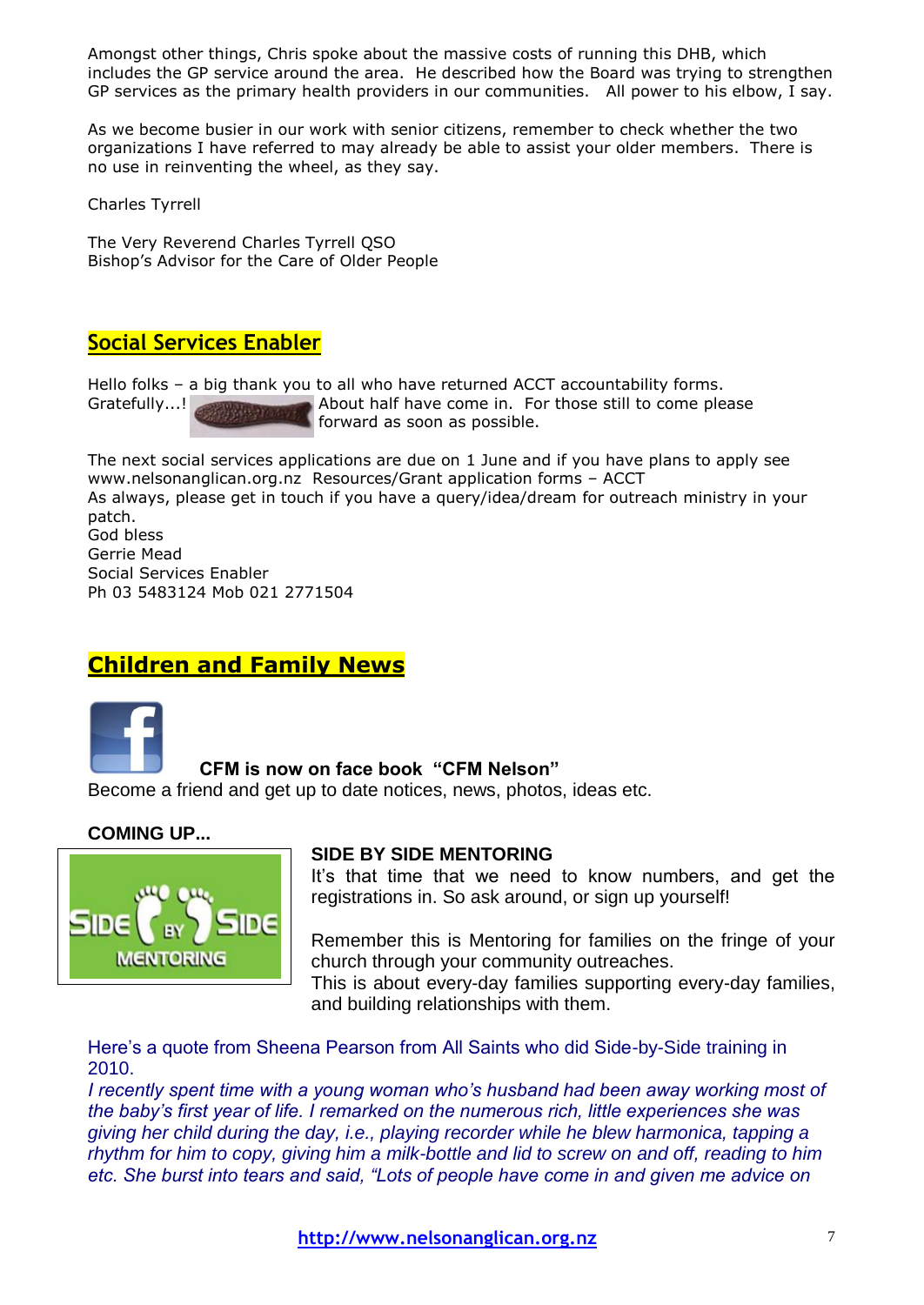*what I should do, but until now, nobody has ever told me I"m doing well". It made me realise how important it is to encourage our young women. During the Side-by Side Mentoring course I was able to re-evaluate my own parenting skills, keep the best and realign them with today"s skills. I remain "me", not a trained professional, just a more aware "me" helping in our community. Sheena Pearson.*

# Training dates:

**NELSON** (Fridays) 10th May, 7th June, 5th July – Bread of Life Centre. **BLENHEIM** (Saturdays) 11th May, 8th June, 6th July – Nelson Baptist Church. **Cost \$75pp**. SOME funding assistance may be available, please ask.

### **New in the library:**



**FINALLY –** some resources written for the small church with a small number of children with a wide age-range!

**MOSAIC** is new from Scripture union. We have two editions. God is good & God with us. Also **"discipleship junction"** is a program being used by St Christophers, and has been recommended by their team for small, mixed age groups. We have 3 editions Lead the way Jesus, Happy Birthday Jesus & Stepping up, stepping out.

Jude Benton (Rev) Nelson Diocese Children and Families Ministry Enabler Cell:021 884 931; Office: 03 548 3124 [cfm@nelsonanglican.org.nz](mailto:cfm@nelsonanglican.org.nz)

# **Youth Coordinator's News**

*'Raising up the next generation with a passion* **for** *ningking the state for Christ'*

Luke Shaw: Youth Coordinator [youth@nelsonanglican.org.nz](mailto:youth@nelsonanglican.org.nz) **[www.youth.nelsonanglican.org.nz](http://www.youth.nelsonanglican.org.nz/)**





#### (MARLBOROUGH)



#### **BAND CAMP 3:** 26-28 APRIL, ALDOURIE BRIGHTWATER

Coming up this school holidays we have our Band camp for all young muso's either in a band or looking to be in one – whatever skill level they're at this will be a cool weekend with input from guests City of light, workshops, practical stuff, epic jams and encountering with God all while hanging out with other like-minded muso types. We're looking forward to a great weekend with youth attending from each of our four regions.

# **CHARGE LEADERSHIP:** MAY 16 (NELSON) AND MAY 22

This is a night for all our youth leaders to gather together over dinner, to chat all things youth ministry, be resourced, network, share, pray and receive input and support. Senior youth looking to step up in to leadership are welcome as well. Nelson and Waimea meet every third Thursday of the month, Marlborough every second Thursday. Hopefully a West Coast charge type night to come later in the year.

#### **http://www.nelsonanglican.org.nz** 8